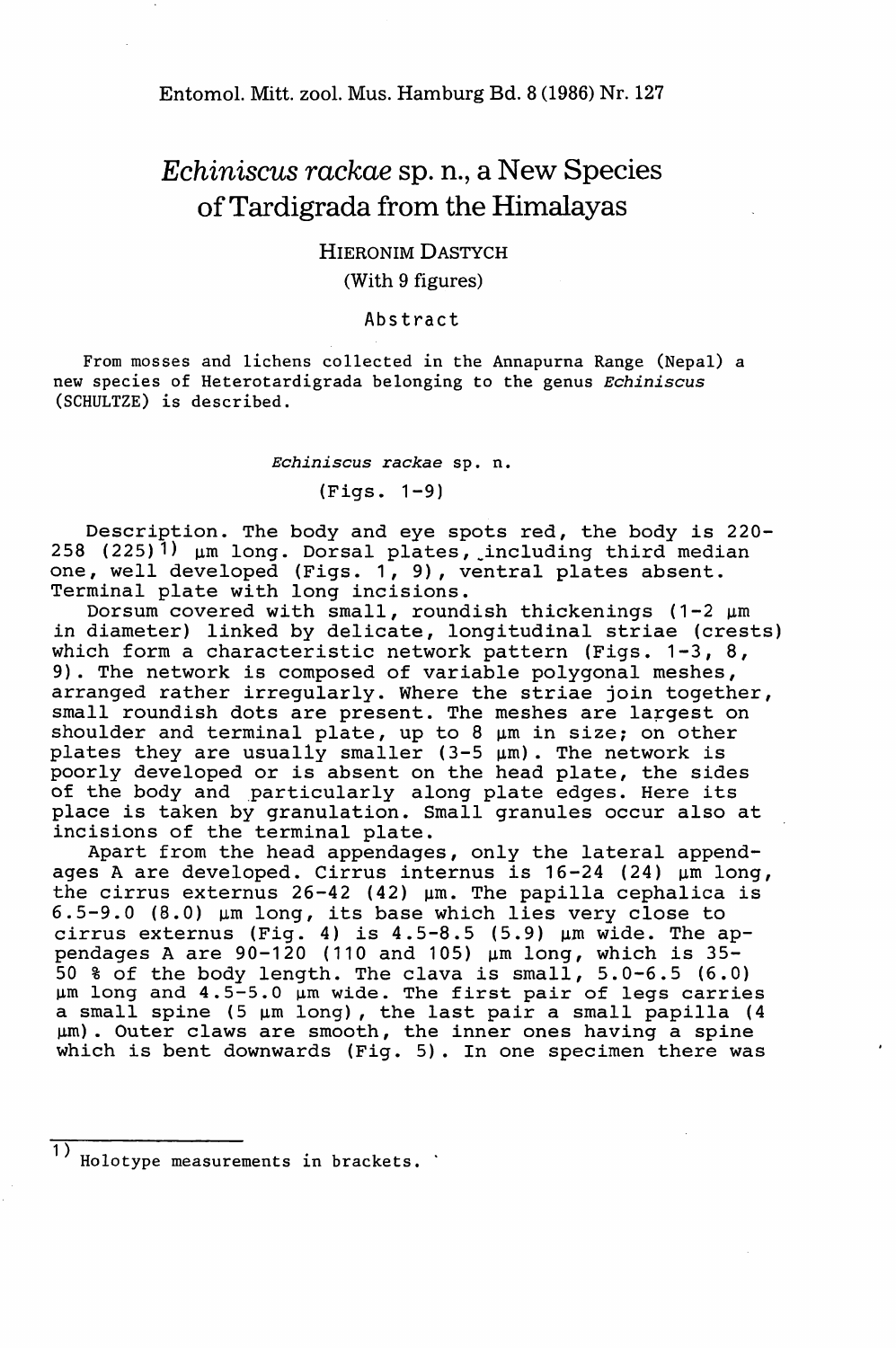

Fig. 1: *Echiniscus rackae* sp. n.: dorsal view (drawn from the holotype).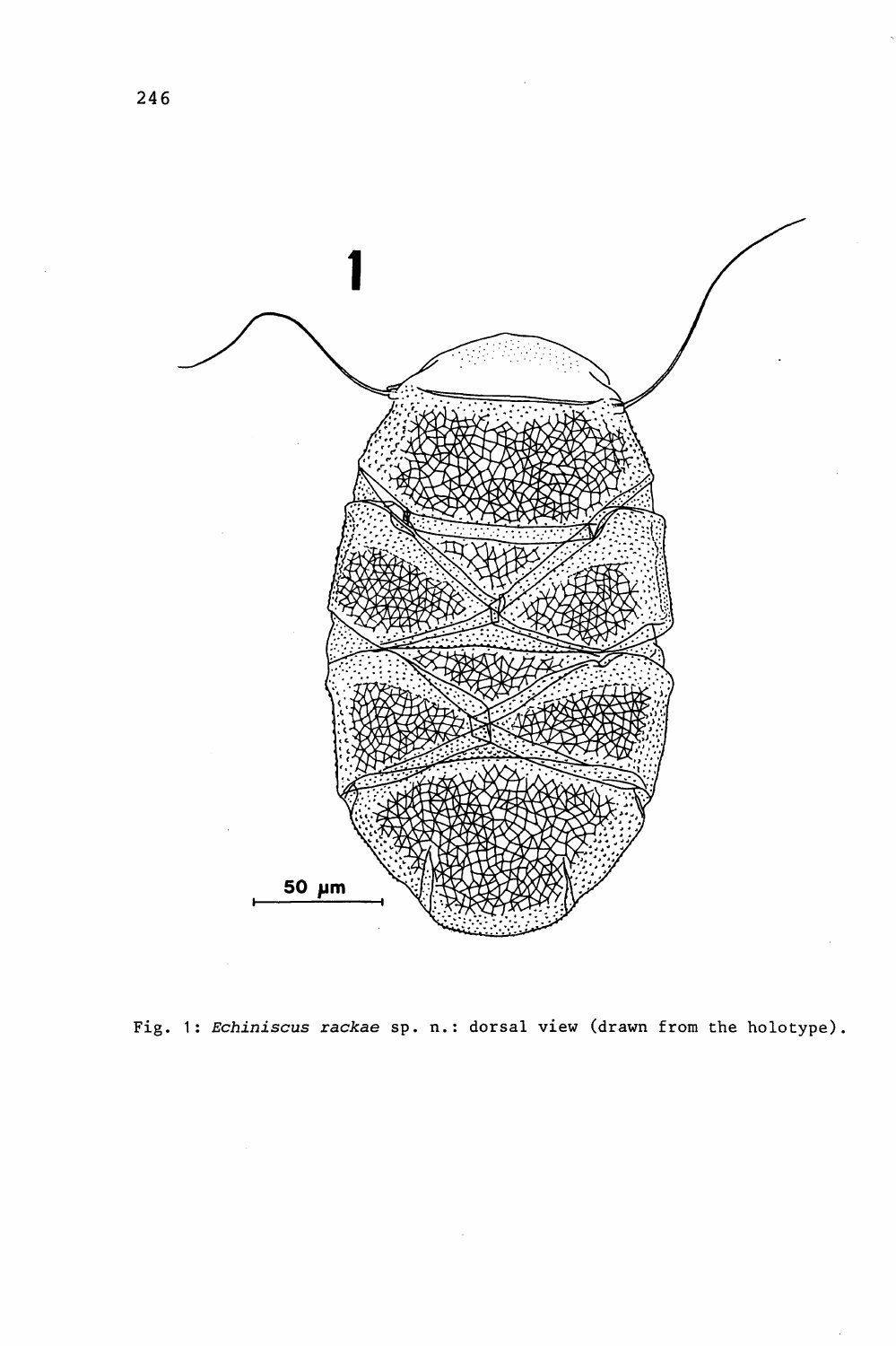







 $15 \mu m$ 

6

Figs. 2-7: *Echiniscus rackae* sp. n.: 2 and 3 = network pattern on<br>terminal (3) and shoulder (2) plate; 4 = head appendages<br>(ci-cirrus internus); 5 = inner and outer (ou) claw of the<br>IVth pair of leg; 6, 7 = spine fringe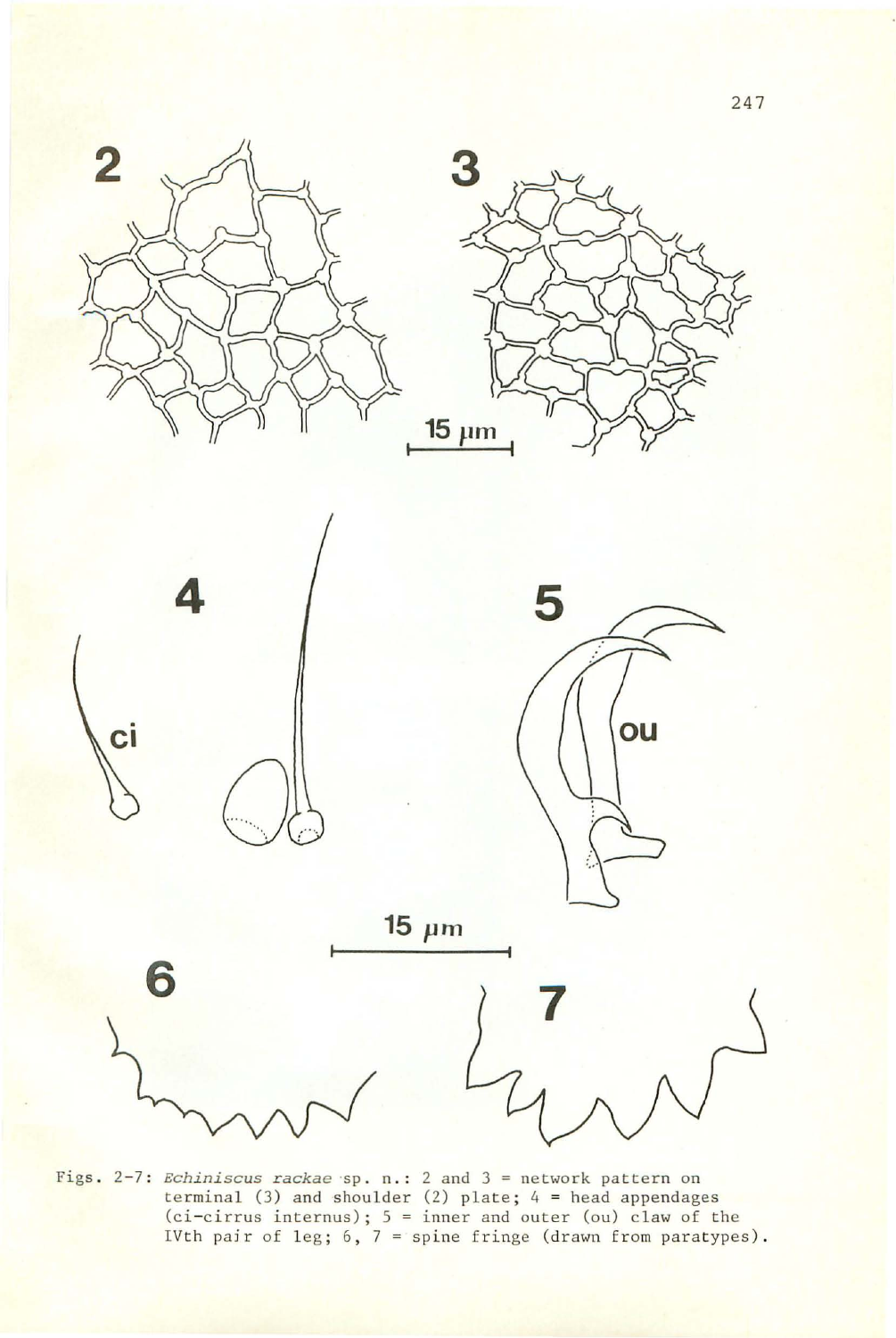

Figs. 8, 9: *Echiniscus rackae* sp. n.: 8 = front of the body, dorsal view (H = head plate; S = shoulder plate; I<br>I = 1st median plate); 9 = dorsal plates (I-III: median plates) (paratype, Nomarski contrast. Phot. Prof. Dr. H. SCHLIEMANN).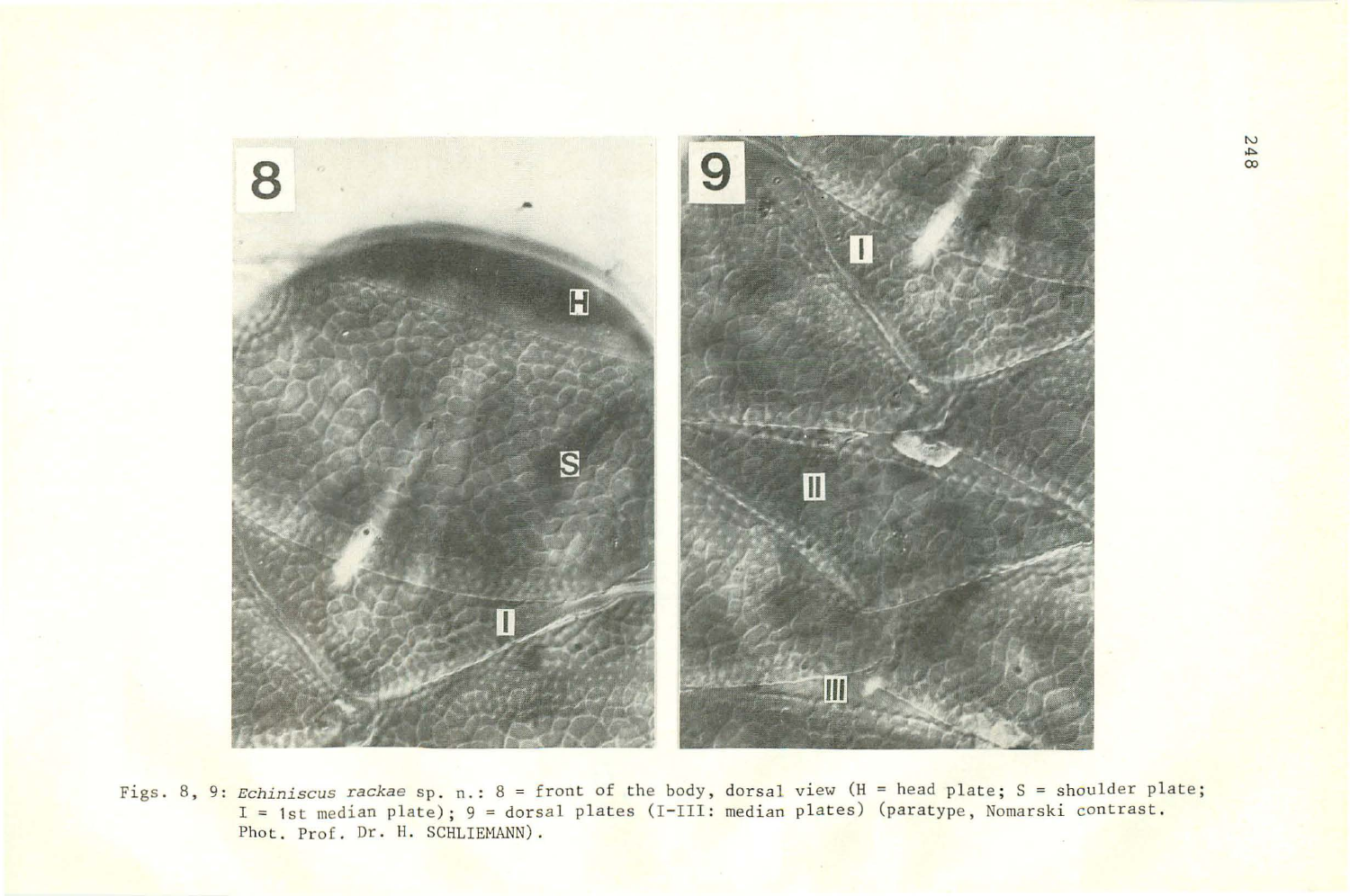RICHTERS, 1903 and *E. reticulatus* MURRAY, 1905, respectively.

Etymology. I take great pleasure in dedicating this species in honour of Dr. GISELA RACK, of Zoological Institute and Zoological Museum of the University of Hamburg.

Type repositories. Holotype and paratype deposited in the Zoological Museum of the University of Hamburg. One paratype in the collection of the National Museum of Natural History, Smithsonian Institution, Washington (USNM 99541), an other in the Zoological Museum at the University of Copenhagen. The remaining paratypes are in the collection of the author.

### Zusammenfassung

Es wird eine neue *Echiniscus-Art* (Heterotardigrada) aus Moos-.und Flechtenproben vom Annapurna-Massiv (Nepal) beschrieben. Die neue *Art* gehort in den arctomys-Komplex und steht den Arten *E. elegans* RICHTERS, 1906 und *E. reticulatus* MURRAY, 1905 am nächsten.

#### Acknowledgemer.ts

I am very indebted to Doz. Dr. GERD ALBERTI of the Zoological Institute of the University Heidelberg for the hospitality and kind provision of laboratory space and facilities, and to Prof. Dr. HARALD SCHLIEMANN, Zoological Institute of the University of Hamburg for the micrographs.

#### References

RICHTERS, F., "1906: Zwei neue *Echiniscus-Arten.* - Zool.Anz., 31: 197-202, Leipzig.

MORIKAWA, K., 1951: Notes on four interesting *Echiniscus (Tardigrada)* from Japan. - Ann. Zool.Jap., 24: 108-110, Tokyo.

Anschrift des Verfassers:

Dr. HIERONIM DASTYCH, Krummenackerstr. 8, D-7300 Esslingen.

250